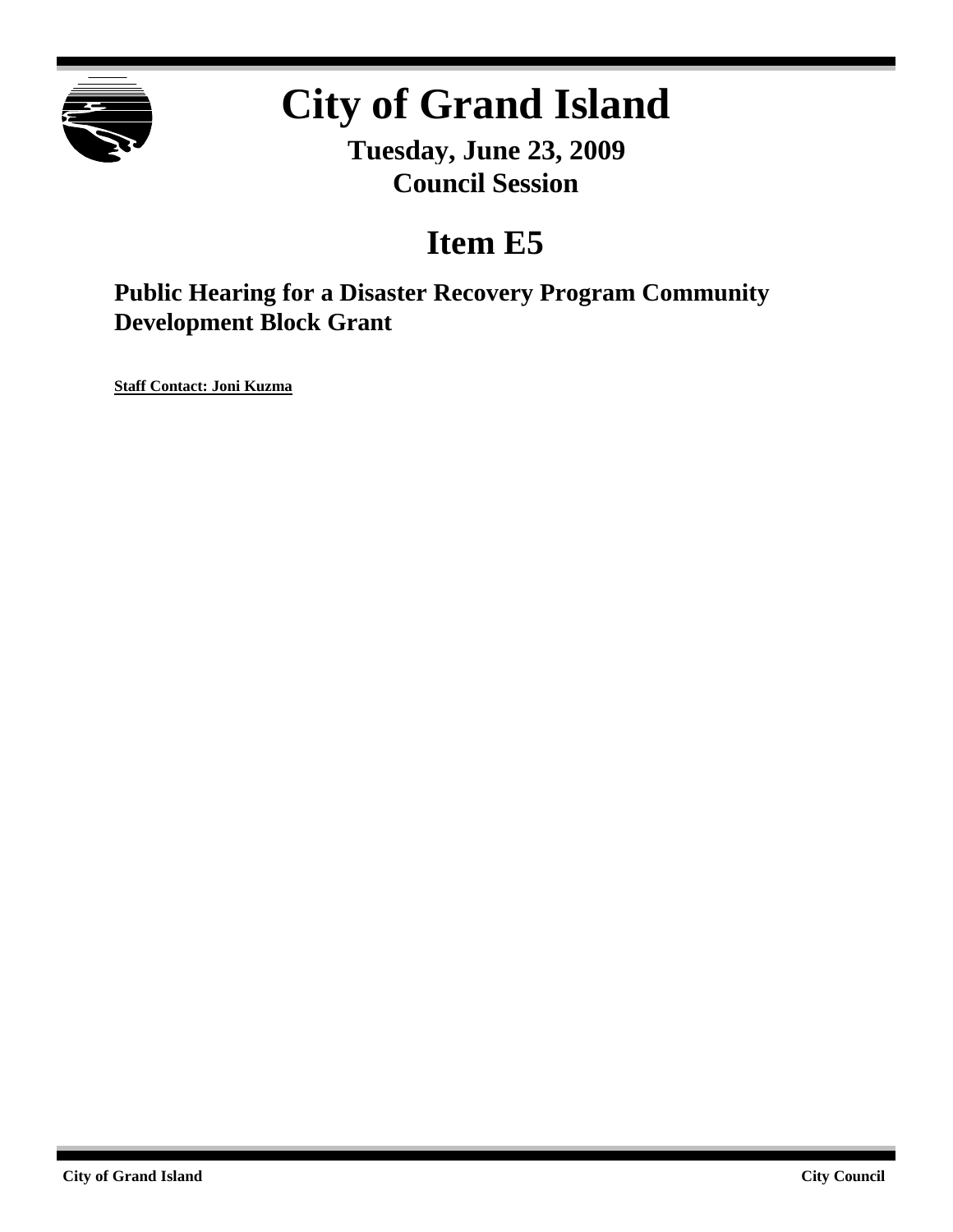# **Council Agenda Memo**

| <b>From:</b>            | Joni Kuzma, Community Development Administrator                                                |
|-------------------------|------------------------------------------------------------------------------------------------|
| <b>Council Meeting:</b> | June 23, 2009                                                                                  |
| Subject:                | <b>Public Hearing on Disaster Recovery Program</b><br><b>Community Development Block Grant</b> |
| Item $#$ :              | $E-5 & C-4$                                                                                    |
| Presenter $(s)$ :       | Joni Kuzma, Community Development                                                              |

#### **Background**

The Federal Emergency Management Agency has allocated a supplemental appropriation of about \$5.5 million to the State of Nebraska for long-term recovery efforts for damage caused by the severe storms, tornadoes, and flooding related to the June 20, 2008 FEMA federal disaster declaration. The supplemental appropriation is being provided through the U.S. Department of Housing and Urban Development's (HUD) Community Development Block Grant program (CDBG) and will be administered by the Nebraska Department of Economic Development. The State of Nebraska published an Action Plan for proposed use Supplemental 2008 CDBG Disaster Recovery Funding Action Plan for disaster relief of unmet needs.

Disaster Recovery Program funds are to be used only for activities related to disaster relief, longterm recovery, and restoration of infrastructure in areas covered by the Federal Emergency Management agency (FEMA) declaration of major disaster 1770-DR. Only damages occurring during the incident period from May 22, 2008 to June 24, 2008 are considered.

At least 50% of the Disaster Recovery Funds will be used for activities that meet the National Objectives of primarily benefiting persons of low- and moderate –income. Local units of government are eligible to apply for these funds for project activities that meet one of three national objectives:

- 1) benefiting low- and moderate-income persons; or
- 2) aiding in the prevention or elimination of slums or blight; or,
- 3) meeting other community deve lopment needs having a particular urgency because existing conditions pose a serious and immediate threat to health or welfare of the community and other financial resources are not available to meet such needs.

The Nebraska Department of Economic Development (DED) began accepting applications for this program on June 1, 2009. A public hearing is required prior to submission of an application